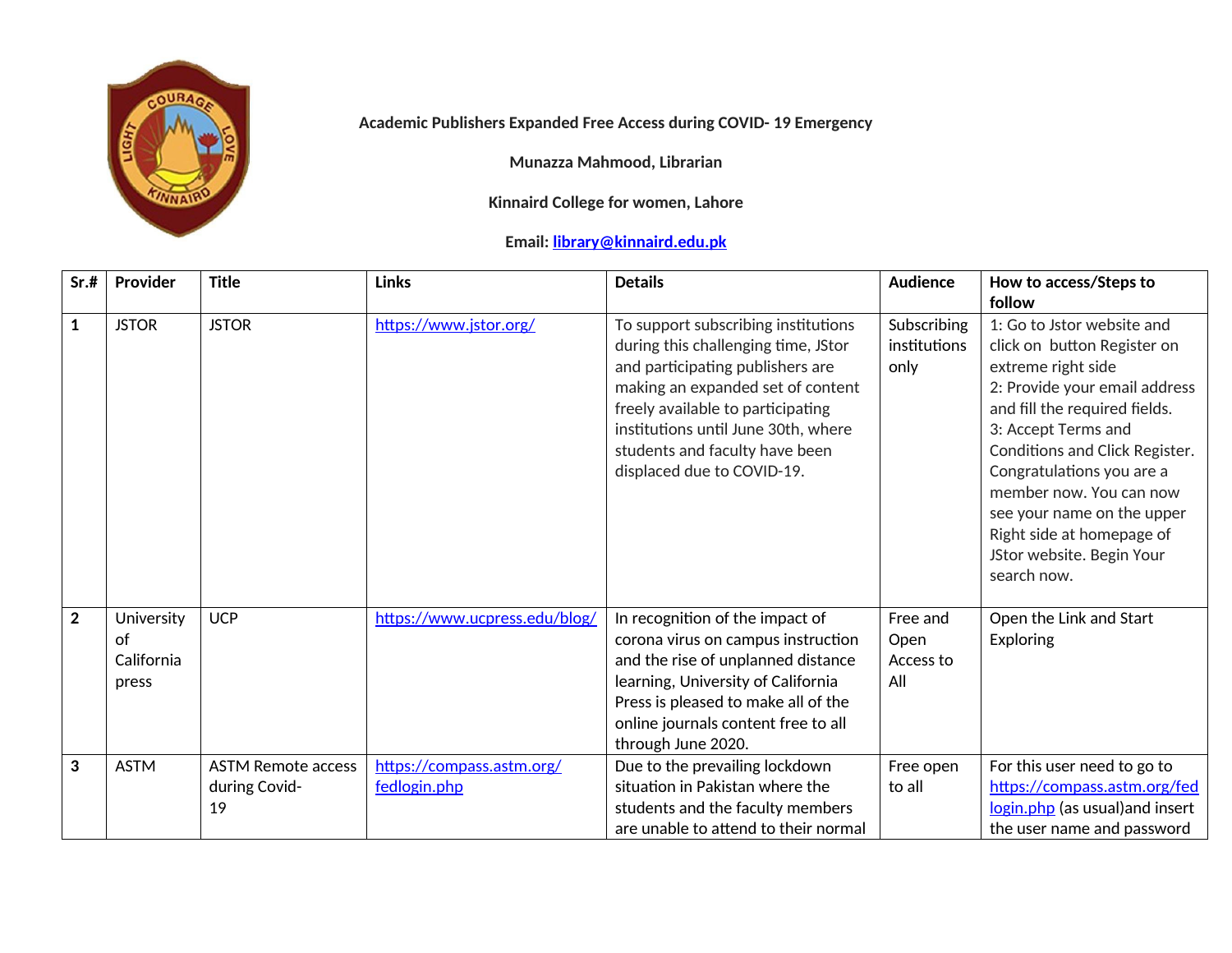|   |                 |                                                                                                                    |                                                                                         | university routine, ASTM has<br>activated the access to their<br>resources through<br>username/password enabling them<br>to take full advantage of the<br>resource from their homes as well.                                                                                                                                                                                                                                                                                                                                                                                                                                                          |                                                                                                                   | details<br>User name: 1798985<br>Password: ASTM (no-one<br>should change this).                                                                |
|---|-----------------|--------------------------------------------------------------------------------------------------------------------|-----------------------------------------------------------------------------------------|-------------------------------------------------------------------------------------------------------------------------------------------------------------------------------------------------------------------------------------------------------------------------------------------------------------------------------------------------------------------------------------------------------------------------------------------------------------------------------------------------------------------------------------------------------------------------------------------------------------------------------------------------------|-------------------------------------------------------------------------------------------------------------------|------------------------------------------------------------------------------------------------------------------------------------------------|
| 4 | Wiley           | Covid-19 open free<br>access Request to<br>online courseware<br>for impacted<br>institutions                       | https://<br>onlinelibrary.wiley.com/action/<br>showLogin?uri=%2F                        | As campuses and communities<br>contend with the increasing impact<br>of COVID-19, providing continuity of<br>learning is more important than<br>ever. In the event of a quarantine or<br>class cancellation, Wiley is dedicated<br>to helping you and your students<br>quickly move to an online solution.                                                                                                                                                                                                                                                                                                                                            | Free for All                                                                                                      | User need to insert the user<br>name and password details.<br>Customer ID:<br><b>HIGHEDUPAKIS</b><br>Password: Wiley12345                      |
| 5 | Project<br>Muse | <b>Publishers Provide</b><br><b>Scholarly Content</b><br>Free on Project<br><b>MUSE During COVID-</b><br>19 Crisis | https://about.muse.jhu.edu/<br>resources/<br>freeresourcescovid19/#<br>covid19resources | In response to the challenges<br>created by the global public health<br>crisis of COVID-19, Project MUSE is<br>pleased to support its participating<br>publishers in making scholarly<br>content temporarily available for<br>free on our platform. With many<br>higher education institutions moving<br>into an exclusively online learning<br>environment, w easy access to<br>vetted research in the humanities<br>and social sciences, from a variety of<br>distinguished university presses,<br>societies, and related not for-profit<br>publishers, will help to support<br>teaching, learning, and knowledge<br>discovery for users worldwide. | Free for All,<br>to support<br>teaching,<br>learning,<br>and<br>knowledge<br>discovery<br>for users<br>worldwide. | <b>Browse or Search Muse</b><br>Database Online and look for<br>Download / View Access to<br>save the required Book/s or<br><b>Read Online</b> |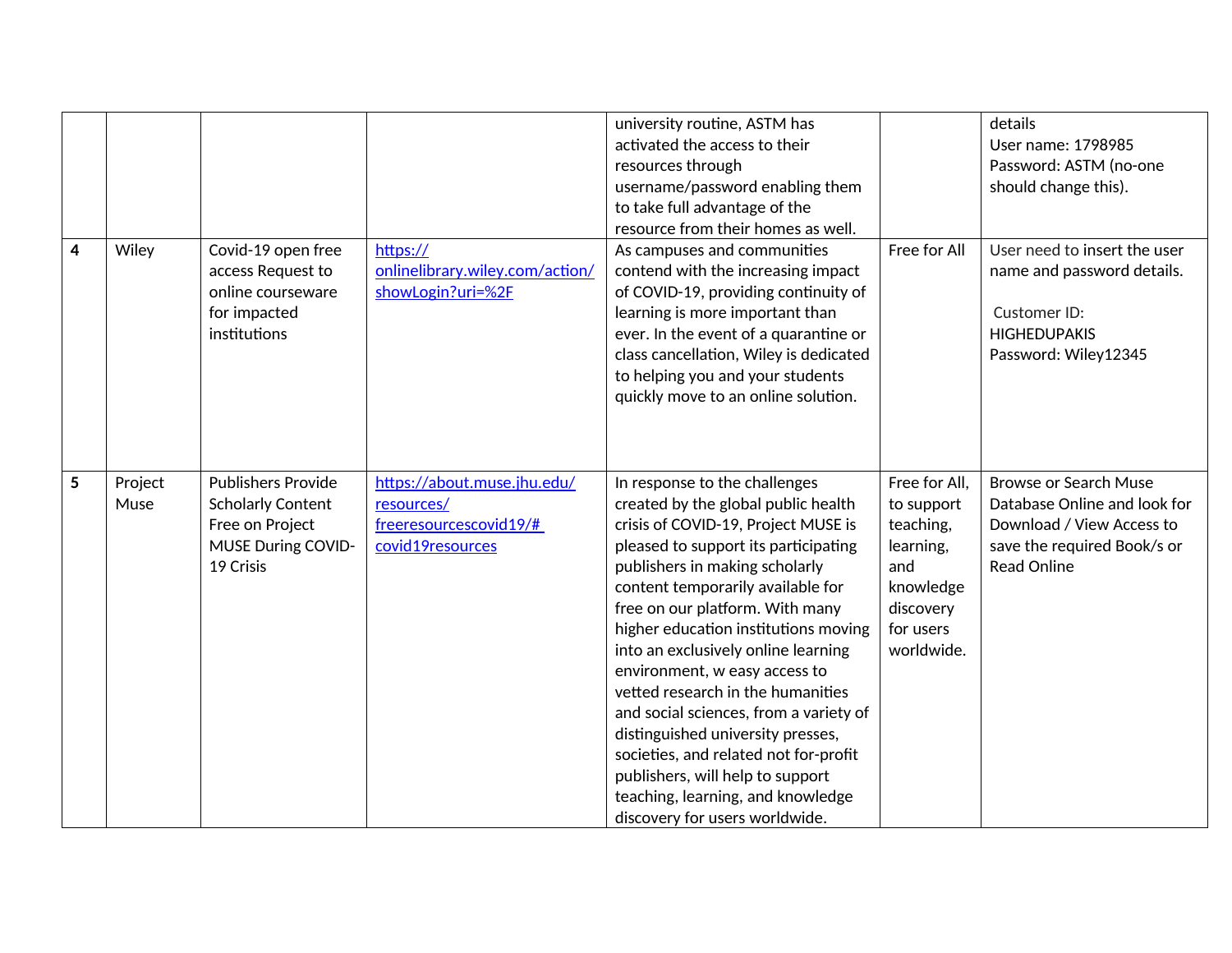| 6              | Internet<br>Archive                           | Free Open Access to<br>eBooks and e-Texts                                                                                     | https://archive.org/details/text<br>s?tab=about                                                                             | The Internet Archive offers over<br>20,000,000 freely downloadable<br>books and texts. There is also a<br>collection of 1.3 million modern<br>eBooks that may be borrowed by<br>anyone with a free archive.org<br>account.                                                                                                                                                                                                                                                                                                                                                    | Free and<br>Open<br>Access to<br>All                   | Anyone can Create Free<br>Personal Account / individual<br>Sign up for using this<br>Collection. Books in this<br>collection may be borrowed<br>by logged in patrons for a<br>period of two weeks. You<br>may read the books online in<br>your browser, or download<br>them into Adobe Digital<br>Editions, a free piece of<br>software used for managing<br>loans. The books can be<br>borrowed for 14 days. |
|----------------|-----------------------------------------------|-------------------------------------------------------------------------------------------------------------------------------|-----------------------------------------------------------------------------------------------------------------------------|-------------------------------------------------------------------------------------------------------------------------------------------------------------------------------------------------------------------------------------------------------------------------------------------------------------------------------------------------------------------------------------------------------------------------------------------------------------------------------------------------------------------------------------------------------------------------------|--------------------------------------------------------|---------------------------------------------------------------------------------------------------------------------------------------------------------------------------------------------------------------------------------------------------------------------------------------------------------------------------------------------------------------------------------------------------------------|
| $\overline{7}$ | <b>EBSCO</b>                                  | <b>EBSCO Faculty</b><br>Access to help<br>faculty get easy<br>access to open<br>resources with<br><b>EBSCO Faculty Select</b> | http://eds.b.ebscohost.com/ed<br>s/search/basic?vid=0&sid=0bdc<br>717a-85be-4e59-9118-<br>48dfc6f2d0d5%40pdc-<br>vsessmgr01 | To support distance learning at<br>institutions impacted by COVID-19<br>closures, we have created a<br>simplified version of EBSCO Faculty<br>Select to help faculty easily find<br>Open Educational Resources and<br>DRM-free e-books to support<br>remote classroom needs. With this<br>option, EBSCO is offering a simplified<br>version of Faculty Select that<br>includes access to OER material as<br>well as the option to discover more<br>than 225,000 DRM-free EBSCO<br>eBooks in one place, available at no<br>charge for faculty to use through<br>June 30, 2020. | Open<br>Educational<br><b>Resources</b><br>for Faculty | The Link opens directly on<br><b>EBSCO Faculty Select Online</b><br>Search Page                                                                                                                                                                                                                                                                                                                               |
| 8              | American<br>Economic<br>Associatio<br>n (AEA) | <b>Temporary Free</b><br>Access                                                                                               | https://www.aeaweb.org/                                                                                                     | The American Economic Association<br>is temporarily making all of its<br>journals open access.                                                                                                                                                                                                                                                                                                                                                                                                                                                                                | Free Open<br>Access                                    | Available until: 30-06-2020                                                                                                                                                                                                                                                                                                                                                                                   |